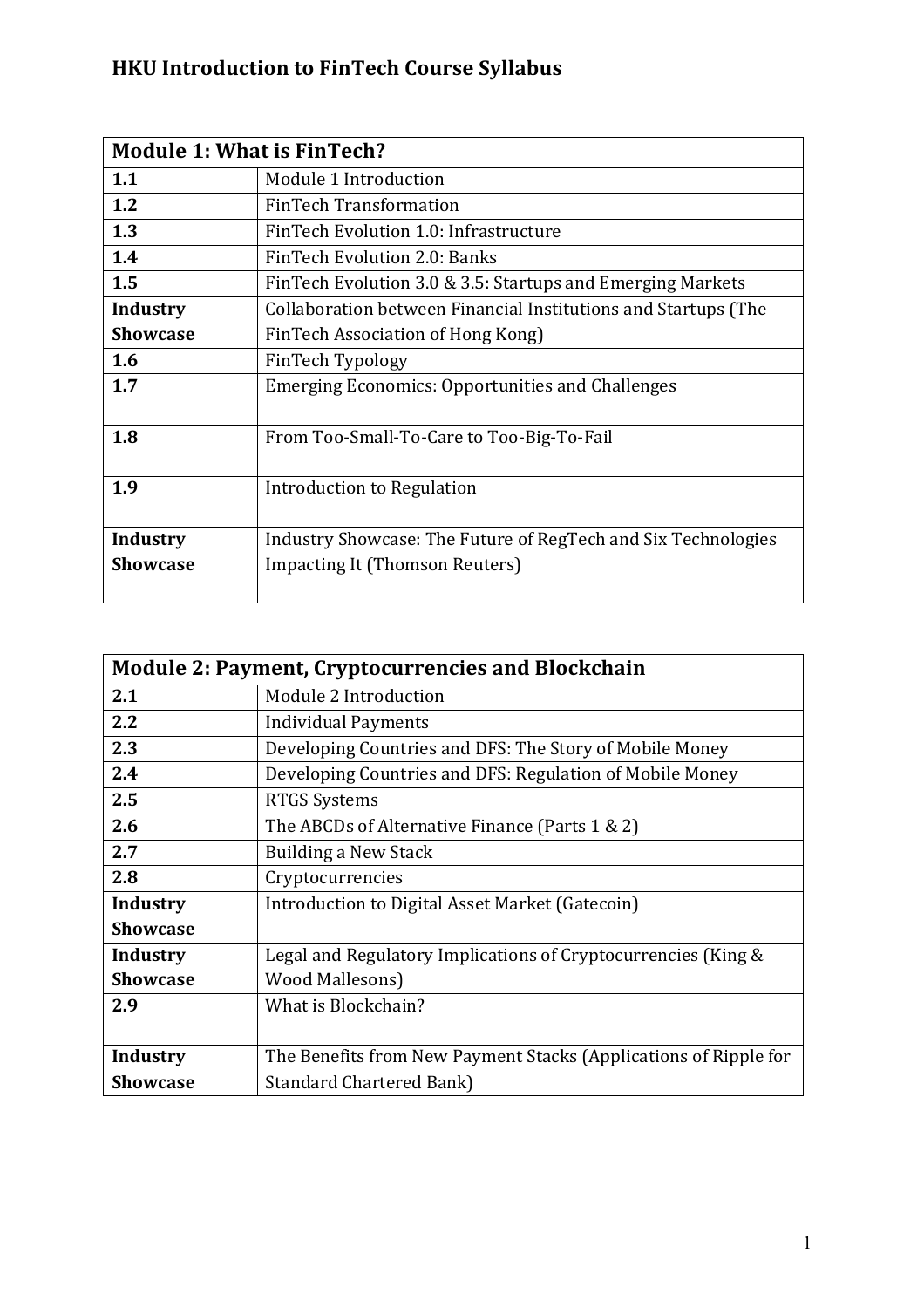## **HKU Introduction to FinTech Course Syllabus**

| <b>Module 3: Digital Finance and Alternative Finance</b> |                                                            |
|----------------------------------------------------------|------------------------------------------------------------|
| 3.1                                                      | Module 3 Introduction                                      |
| 3.2                                                      | A Brief History of Financial Innovation                    |
| 3.3                                                      | Digitization of Financial Services                         |
| 3.4                                                      | FinTech & Funds                                            |
| <b>Industry</b>                                          | How AI is Transforming the Future of FinTech (Microsoft)   |
| <b>Showcase</b>                                          |                                                            |
| Industry                                                 | Ensuring Compliance from the Start: Suitability and Funds  |
| <b>Showcase</b>                                          | (Investment Navigator)                                     |
| 3.5                                                      | Crowdfunding - Regards, Charity and Equity                 |
| 3.6                                                      | P2P and Marketplace Lending                                |
| 3.7                                                      | The Rise of Chinese TechFins - New Models and New Products |
| 3.8                                                      | <b>ICOs</b>                                                |
| Industry                                                 | Collaborative and Contextual Banking (WeBank)              |
| Showcase                                                 |                                                            |

| <b>Module 4: Payment, Cryptocurrencies and Blockchain</b> |                                                             |
|-----------------------------------------------------------|-------------------------------------------------------------|
| 4.1                                                       | Module 4 Introduction                                       |
| 4.2                                                       | FinTech Regulations (Parts 1 & 2)                           |
| 4.3                                                       | <b>Evolution of RegTech</b>                                 |
| 4.4                                                       | RegTech Ecosystem: Financial Institutions                   |
| 4.5                                                       | RegTech Ecosystem: Startups                                 |
| 4.6                                                       | RegTech Startups: Challenges                                |
| 4.7                                                       | RegTech Ecosystem: Regulators                               |
| <b>Industry</b>                                           | The Application of AI in Smart Regulation (Mindbridge)      |
| <b>Showcase</b>                                           |                                                             |
| 4.8                                                       | <b>Regulatory Sandboxes</b>                                 |
| <b>Industry</b>                                           | Balancing Innovation and Regulation Challenges in Hong Kong |
| <b>Showcase</b>                                           | (Charles Mok)                                               |
| 4.9                                                       | <b>Smart Regulation</b>                                     |
| 4.10                                                      | Redesigning Better Financial Infrastructure: India Stack    |

| <b>Module 5: Data and TechFin</b> |                                                    |
|-----------------------------------|----------------------------------------------------|
| 5.1                               | Module 5 Introduction                              |
| 5.2                               | <b>History of Data Regulation</b>                  |
| 5.3                               | Data in Financial Services                         |
| <b>Industry</b>                   | Application of Data Analytics in Finance (vPhrase) |
| <b>Showcase</b>                   |                                                    |
| 5.4                               | European Big-Bang: PSD2 / GDPR / Mifid2            |